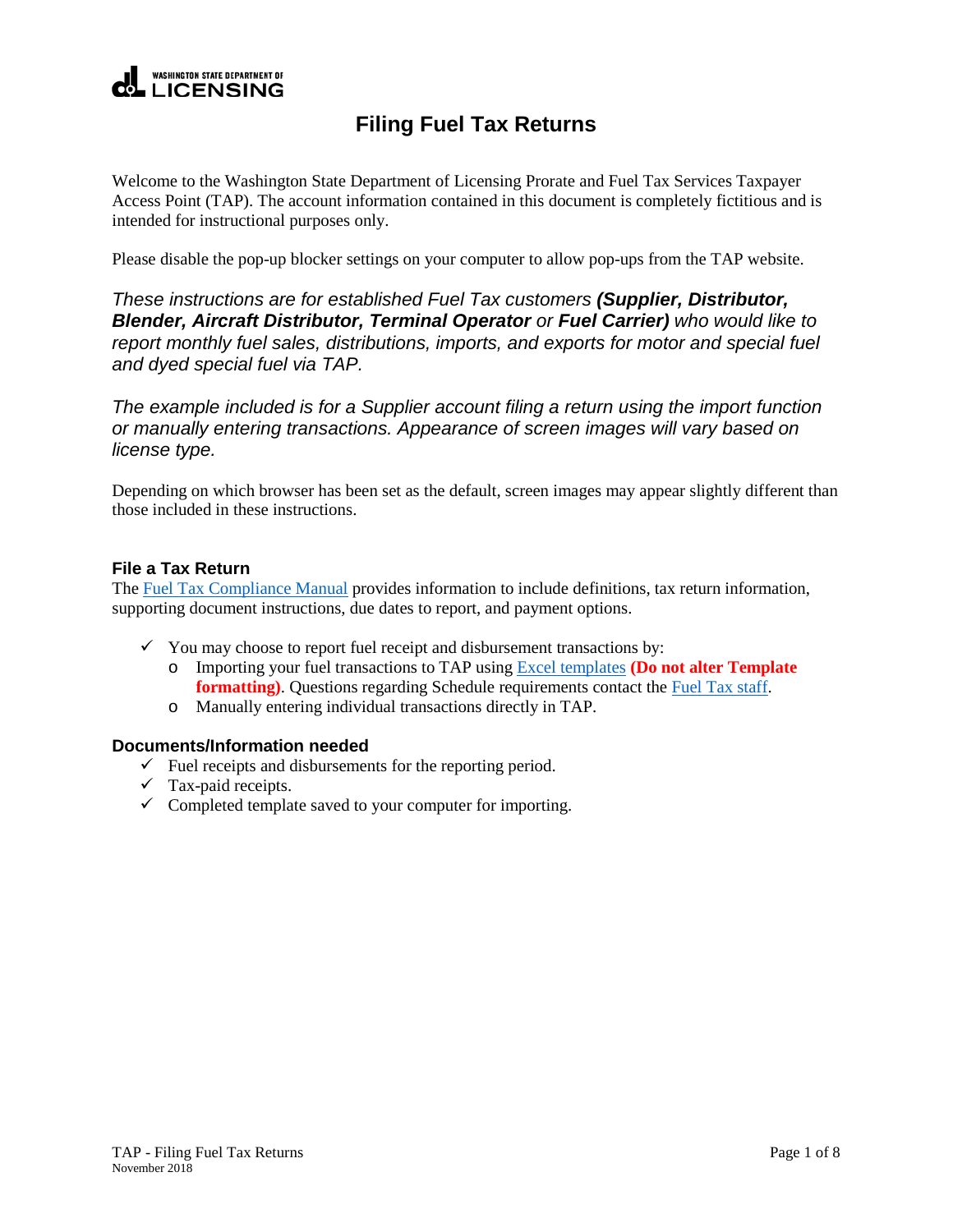# **Instructions for filing Fuel Tax Returns**

Log into Taxpayer Access Point (TAP).

*Note: For more Instructions on how to log into your TAP account, see [How to log into TAP.](http://www.dol.wa.gov/vehicleregistration/docs/TAP-how-to-log-into-tap.pdf)*

| axpayer<br>ccess<br>Α<br>oint<br>₽       |                                                                                 |                                                                                  | <b>Prorate and Fuel Tax Services</b>                                       | WASHINGTON STATE DEPARTMENT OF                                  |
|------------------------------------------|---------------------------------------------------------------------------------|----------------------------------------------------------------------------------|----------------------------------------------------------------------------|-----------------------------------------------------------------|
| <b>Menu</b><br>Log Off                   | <b>APPLE CUSTOMER</b>                                                           | <b>Names And Addresses</b>                                                       |                                                                            | I Want To                                                       |
| Home                                     | <b>Federal Employer ID</b><br>11-1111111<br>My Balance                          | <b>Legal Name</b><br><b>Physical Address</b><br>\$0.00<br><b>Mailing Address</b> | <b>APPLE CUSTOMER</b><br>11 TREE STREET OLYMPIA WA 98502<br>Add            | <b>View Profile</b><br>Make a Payment<br>Register a New Account |
| <b>Back</b>                              | Accounts <sup>1</sup><br>Messages <sup>1</sup>                                  | Letters <sup>0</sup>                                                             |                                                                            |                                                                 |
| <b>View Support ID</b>                   | <b>History</b><br>My Accounts <sup>2</sup>                                      |                                                                                  |                                                                            |                                                                 |
| <b>Navigation</b>                        | <b>My Accounts</b>                                                              |                                                                                  |                                                                            | <b>Hide History</b> Filter                                      |
|                                          | Account Id<br><b>Account Type</b>                                               | Name                                                                             | Frequency<br><b>Address</b>                                                | <b>Balance Status</b>                                           |
| » My Accounts                            | 0018500-FS<br><b>Fuel Supplier</b><br>0018500-FA                                | <b>APPLE CUSTOMER</b><br>Aircraft Fuel Distribu APPLE CUSTOMER                   | 11 TREE STREET OLYMPIA W<br>Monthly<br>Monthly<br>11 TREE STREET OLYMPIA W | 0.00 Active<br>0.00 Active                                      |
| <b>TAP Help</b>                          | 2 Rows                                                                          |                                                                                  |                                                                            |                                                                 |
| <b>TAP How-To Videos</b>                 |                                                                                 |                                                                                  |                                                                            |                                                                 |
| <b>TAP Frequently Asked</b><br>Ouestions |                                                                                 |                                                                                  |                                                                            |                                                                 |
|                                          | dol.wa.gov   Contact Us   About Us   Survey   More About TAP   Copyright @ 2015 |                                                                                  |                                                                            |                                                                 |

Under the **Account ID,** select the **Account** hyperlink to file a return.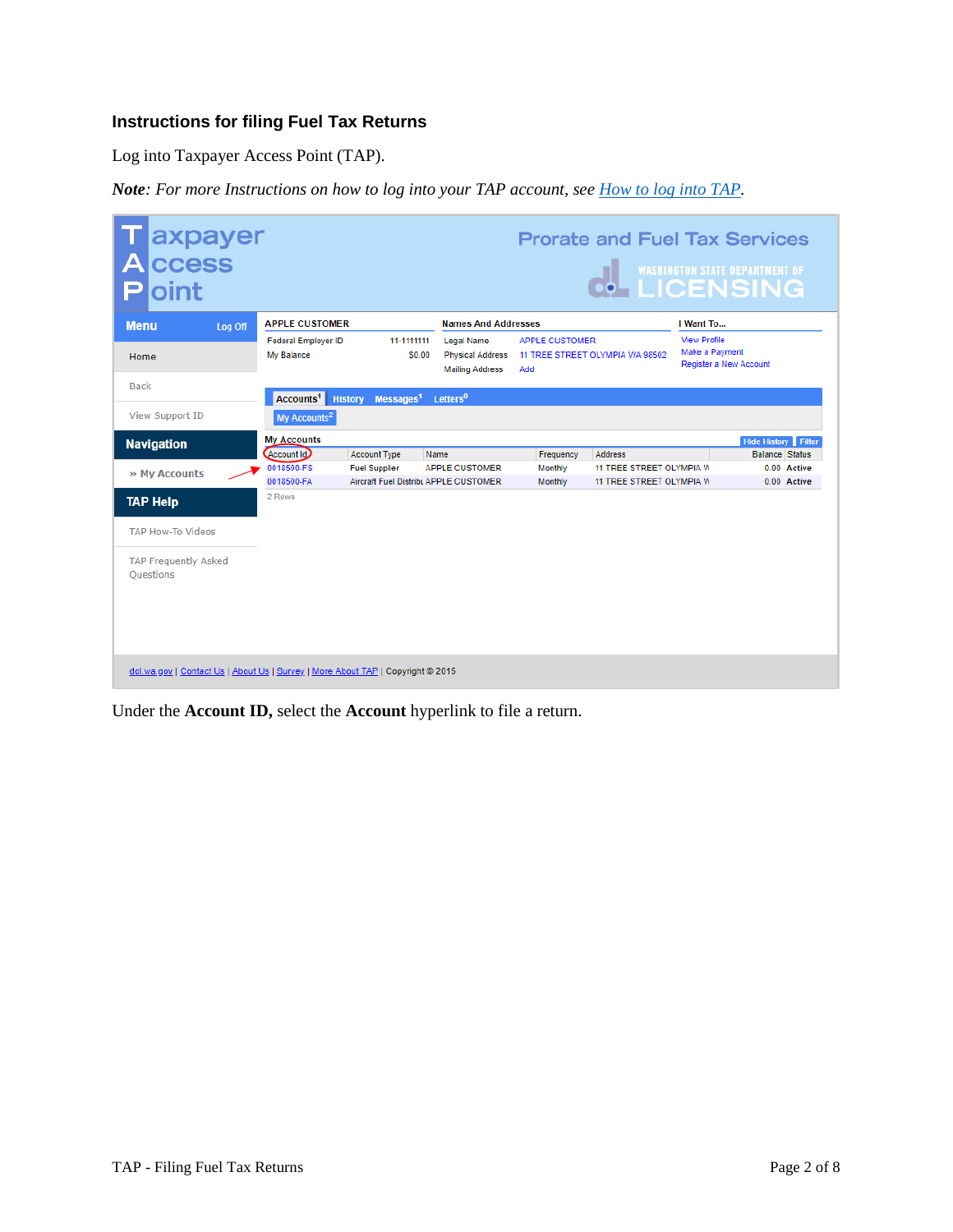| T axpayer<br>A ccess<br>loint                                                   |                                              |                                    |                                                                        |      |                       | <b>Prorate and Fuel Tax Services</b><br><b>O</b> MASHINGTON STATE DEPARTMENT OF |                     |                                                |               |        |
|---------------------------------------------------------------------------------|----------------------------------------------|------------------------------------|------------------------------------------------------------------------|------|-----------------------|---------------------------------------------------------------------------------|---------------------|------------------------------------------------|---------------|--------|
| <b>Menu</b><br>Log Off                                                          | <b>Fuel Supplier</b>                         |                                    | <b>Names And Addresses</b>                                             |      |                       |                                                                                 | I Want To           |                                                |               |        |
| Home                                                                            | Federal Employer ID<br>Monthly<br>My Balance | 11-1111111<br>0018500-FS<br>\$0.00 | <b>Legal Name</b><br><b>Physical Address</b><br><b>Mailing Address</b> | Add  | <b>APPLE CUSTOMER</b> | 11 TREE STREET OLYMPIA WA 98502                                                 | <b>View Profile</b> | <b>View Accounts</b><br>Register a New Account |               |        |
| <b>Back</b>                                                                     | Pending<br><b>Payment Source</b>             | \$0.00<br>Setup                    |                                                                        |      |                       |                                                                                 |                     |                                                |               |        |
| <b>View Support ID</b>                                                          | Periods History                              | <b>Activity</b>                    | Messages <sup>0</sup> Letters <sup>0</sup>                             |      |                       |                                                                                 |                     |                                                |               |        |
| <b>Navigation</b>                                                               | <b>Attention Needed<sup>1</sup></b>          | <b>All Periods</b>                 |                                                                        |      |                       |                                                                                 |                     |                                                |               |        |
|                                                                                 | <b>Periods Requiring Attention</b>           |                                    |                                                                        |      |                       |                                                                                 |                     |                                                |               | Filter |
| My Accounts                                                                     | Period<br><b>Return Status</b>               |                                    |                                                                        | Tax  | Penalty               | Interest                                                                        | <b>Credits</b>      | <b>Balance Messages</b>                        |               |        |
| » Fuel Supplier                                                                 | 31-Aug-2017                                  | <b>File Now</b>                    |                                                                        | 0.00 | 0.00                  | 0.00                                                                            | 0.00                |                                                | 0.00 File Now |        |
| <b>TAP Help</b>                                                                 |                                              |                                    |                                                                        |      |                       |                                                                                 |                     |                                                |               |        |
| <b>TAP How-To Videos</b>                                                        |                                              |                                    |                                                                        |      |                       |                                                                                 |                     |                                                |               |        |
| <b>TAP Frequently Asked</b><br><b>Ouestions</b>                                 |                                              |                                    |                                                                        |      |                       |                                                                                 |                     |                                                |               |        |
| dol.wa.gov   Contact Us   About Us   Survey   More About TAP   Copyright @ 2015 |                                              |                                    |                                                                        |      |                       |                                                                                 |                     |                                                |               |        |

Click on the **File Now** hyperlink.

**Review** the **Information screen** (not shown here) before clicking **Next**.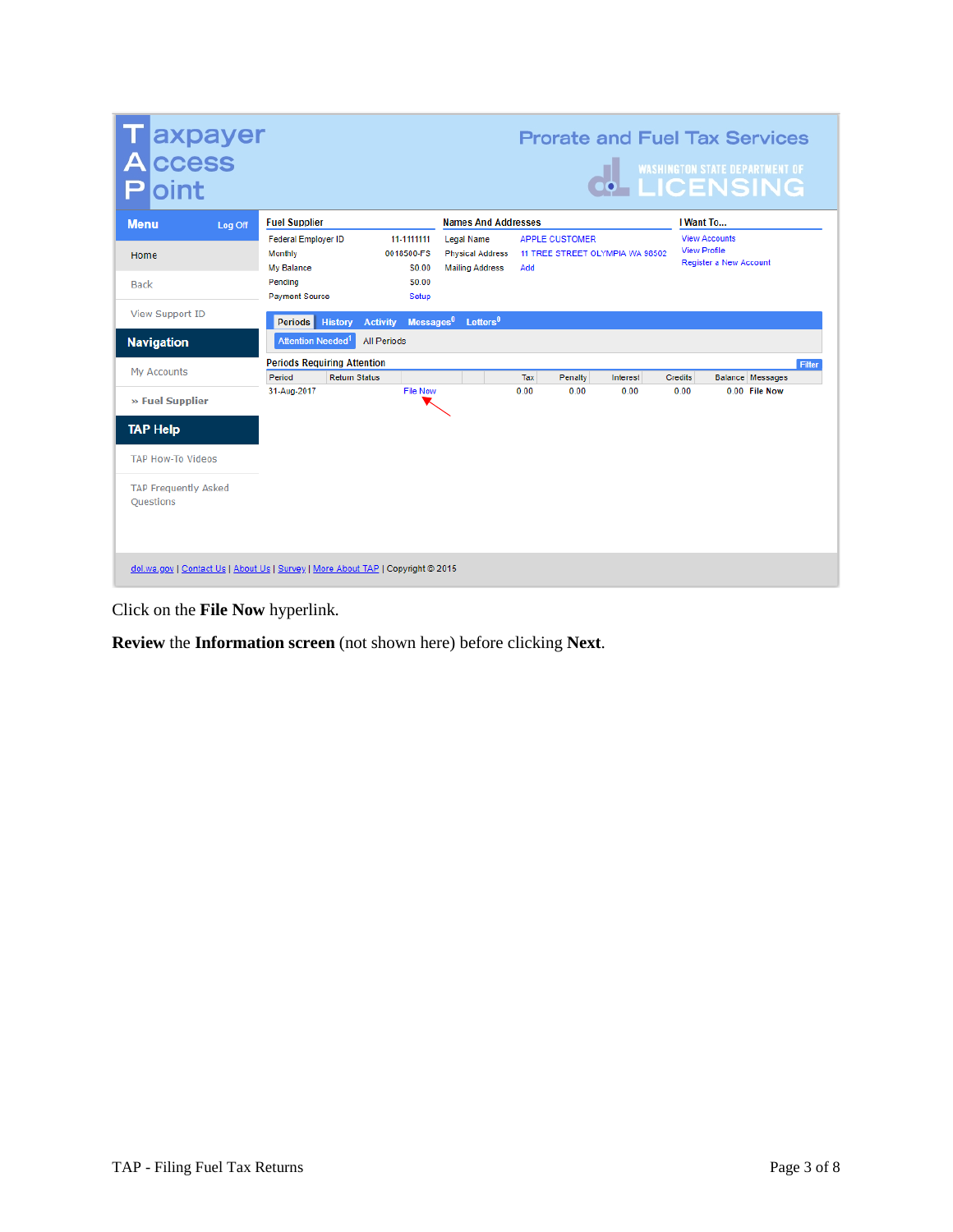| <b>T</b> axpayer<br><b>CCESS</b><br>А<br>loint<br>P |                                                                                                  | <b>Prorate and Fuel Tax Services</b><br><b>CO-LICENSING</b> |
|-----------------------------------------------------|--------------------------------------------------------------------------------------------------|-------------------------------------------------------------|
| <b>Menu</b><br>Log Off                              | 2. Operations<br>1. Information                                                                  | <b>Import</b>                                               |
| Home                                                | <b>Operations</b>                                                                                |                                                             |
| <b>Back</b>                                         | <b>Filing Period</b>                                                                             | 31-Aug-2017                                                 |
| <b>View Support ID</b>                              | Did you have any operations during this filing period?<br>Would you like to cancel your license? | Yes<br><b>No</b><br>Required<br><b>No</b><br>Yes            |
| <b>Navigation</b>                                   | License cancellation will be effective as of                                                     | ⋒                                                           |
| My Accounts                                         | <b>Save and Finish Later</b><br><b>Save and Continue</b>                                         | Cancel<br><b>Back</b><br><b>Next</b>                        |
| <b>Fuel Supplier</b>                                |                                                                                                  | <b>Import</b>                                               |
| » Fuel Supplier Return                              |                                                                                                  |                                                             |
| <b>TAP Help</b>                                     |                                                                                                  |                                                             |
| <b>TAP How-To Videos</b>                            |                                                                                                  |                                                             |
| <b>TAP Frequently Asked</b><br><b>Ouestions</b>     |                                                                                                  |                                                             |
|                                                     | dol.wa.gov   Contact Us   About Us   Survey   More About TAP   Copyright @ 2015                  |                                                             |

For **Operations Filing Period** displayed, if you did business in WA select **Yes**, if not select **No**.

*Note: If No, the next screen (not shown here) will be to file and submit "no operations" for this period.*

If you would like **to cancel your license**, select **Yes** and enter **effective date**.

Click **Next**.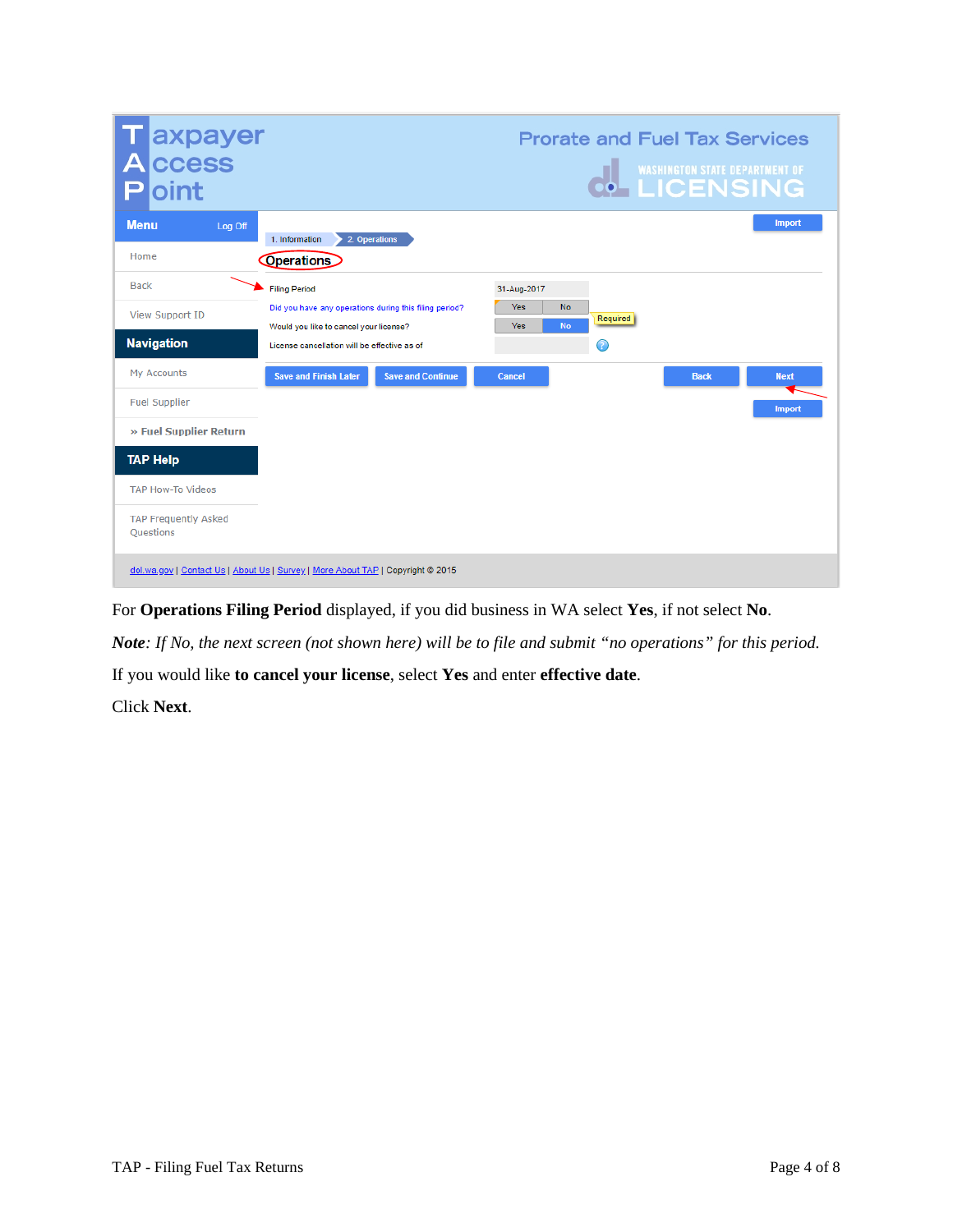*To import* **Receipts and/or Disbursements transactions:**

| axpayer<br><b>CCESS</b><br>oint                                                 |                                                                                                                                                                                                               |                          |                     |                  | <b>Prorate and Fuel Tax Services</b> |                     | <b>THE WASHINGTON STATE DEPARTMENT OF<br/>!© LICENSING</b> |                    |
|---------------------------------------------------------------------------------|---------------------------------------------------------------------------------------------------------------------------------------------------------------------------------------------------------------|--------------------------|---------------------|------------------|--------------------------------------|---------------------|------------------------------------------------------------|--------------------|
| <b>Menu</b><br>Log Off                                                          | 1. Information                                                                                                                                                                                                | 2. Operations            | 3. Receipts         |                  |                                      |                     | <b>Import</b>                                              |                    |
| Home                                                                            | Receipts                                                                                                                                                                                                      |                          |                     |                  |                                      |                     |                                                            |                    |
| <b>Back</b>                                                                     | Motor Fuel: any liquids commonly or commercially known, produced, exchanged, or sold as gasoline or defined as gasoline in statute. Ethanol and<br>ethanol blends are included in this category.              |                          |                     |                  |                                      |                     |                                                            |                    |
| <b>View Support ID</b>                                                          | Special Fuel: any liquids commonly or commercially known, produced, exchanged, sold or used as a fuel in diesel engines. Biodiesel, biodiesel blends,<br>and renewable diesel, are included in this category. |                          |                     |                  |                                      |                     |                                                            |                    |
| <b>Navigation</b>                                                               | Dyed Special Fuel: Any special fuel product with red dye added indicates the fuel does not include federal or state fuel taxes.                                                                               |                          |                     |                  |                                      |                     |                                                            |                    |
| My Accounts                                                                     | Convert liters to gallons at the rate of 3.785 liters per gallon and round all reported fuel to the nearest whole gallon.                                                                                     |                          |                     |                  |                                      |                     | <b>Show Column Descriptions</b>                            |                    |
| <b>Fuel Supplier</b>                                                            | <b>Schedule</b>                                                                                                                                                                                               | <b>Product Code</b>      | <b>Product Name</b> | <b>Fuel Type</b> | <b>Carrier Name</b>                  | <b>Carrier FEIN</b> | Mode                                                       | <b>Origin City</b> |
| » Fuel Supplier Return                                                          | <b>Save and Finish Later</b>                                                                                                                                                                                  | <b>Save and Continue</b> |                     | Cancel           |                                      | <b>Back</b>         | <b>Next</b>                                                |                    |
| <b>TAP Help</b>                                                                 |                                                                                                                                                                                                               |                          |                     |                  |                                      |                     |                                                            |                    |
| <b>TAP How-To Videos</b>                                                        |                                                                                                                                                                                                               |                          |                     |                  |                                      |                     | <b>Import</b>                                              |                    |
| <b>TAP Frequently Asked</b><br><b>Ouestions</b>                                 |                                                                                                                                                                                                               |                          |                     |                  |                                      |                     |                                                            |                    |
| dol.wa.gov   Contact Us   About Us   Survey   More About TAP   Copyright @ 2015 |                                                                                                                                                                                                               |                          |                     |                  |                                      |                     |                                                            |                    |

• Click **Import**.

| Select a file to import: |               |        |
|--------------------------|---------------|--------|
| Choose File   test1.xlsx |               |        |
|                          |               |        |
|                          | <b>Import</b> | Cancel |
|                          |               |        |

- Click **Choose File**, select your completed xlsx file on your computer to upload and click **Open**.
- Click **Import**.

Review imported data starting with **Receipts**, when finished click **Next** to review **Disbursements**.

*Note: Errors appearing in red must be addressed before moving to the next screen and/or submitting your return. Keying errors may not be recognized by the system. Be aware that the changes made to correct errors in TAP will not be reflected in your original documentation.* 

Click **Next** and continue on [Page 7.](#page-6-0)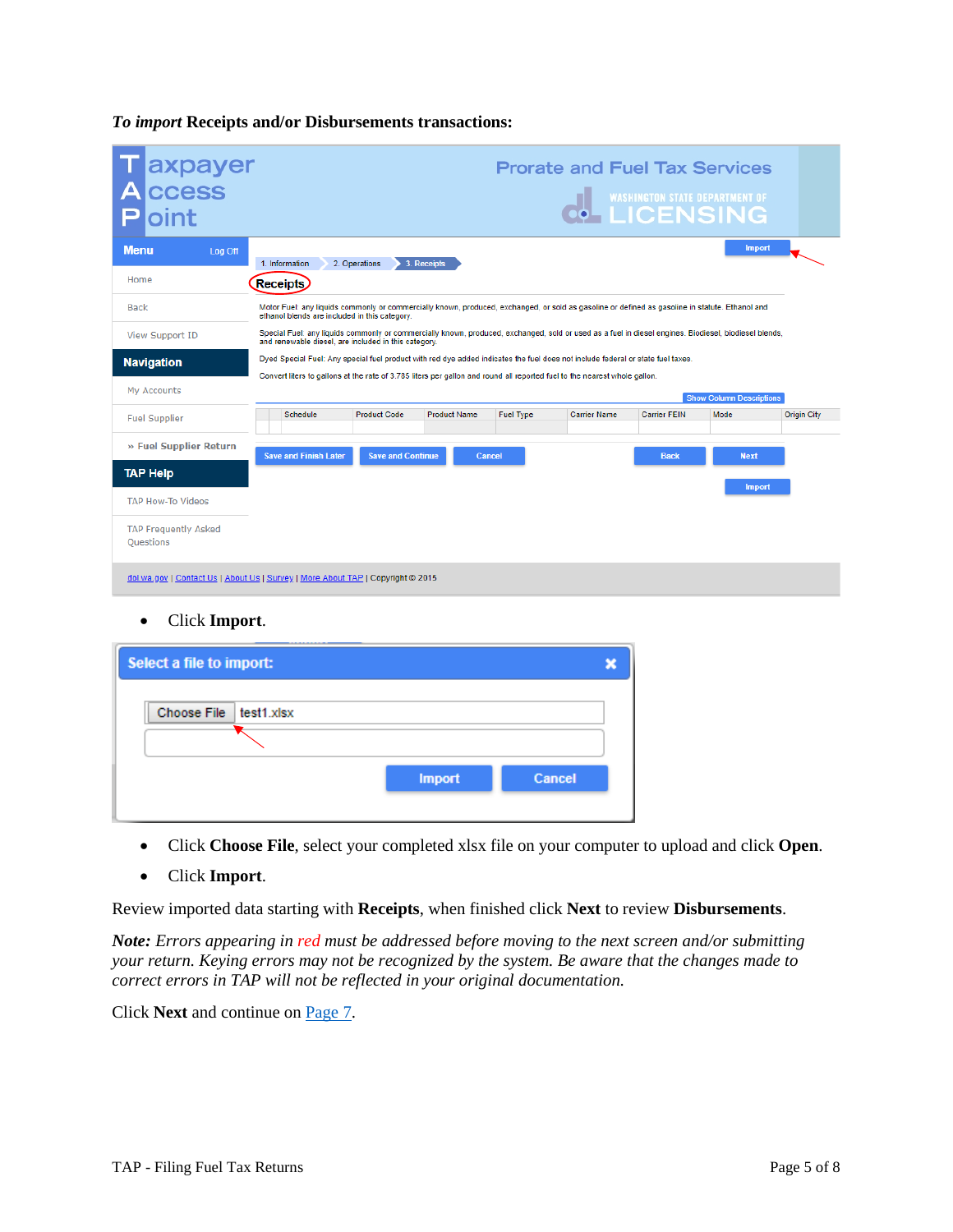### *To manually enter* **Receipts and/or Disbursements transactions:**

| axpayer<br><b>CCESS</b><br>oint                                                 |                                                                                                                                                                                                               |                          |                     |                  | <b>Prorate and Fuel Tax Services</b> | <b>OP LICENSING</b> |                                 |                    |
|---------------------------------------------------------------------------------|---------------------------------------------------------------------------------------------------------------------------------------------------------------------------------------------------------------|--------------------------|---------------------|------------------|--------------------------------------|---------------------|---------------------------------|--------------------|
| <b>Menu</b><br>Log Off                                                          | 1. Information                                                                                                                                                                                                | 2. Operations            | 3. Receipts         |                  |                                      |                     | <b>Import</b>                   |                    |
| Home                                                                            | Receipts)                                                                                                                                                                                                     |                          |                     |                  |                                      |                     |                                 |                    |
| Back                                                                            | Motor Fuel: any liquids commonly or commercially known, produced, exchanged, or sold as gasoline or defined as gasoline in statute. Ethanol and<br>ethanol blends are included in this category.              |                          |                     |                  |                                      |                     |                                 |                    |
| View Support ID                                                                 | Special Fuel: any liquids commonly or commercially known, produced, exchanged, sold or used as a fuel in diesel engines. Biodiesel, biodiesel blends,<br>and renewable diesel, are included in this category. |                          |                     |                  |                                      |                     |                                 |                    |
| <b>Navigation</b>                                                               | Dyed Special Fuel: Any special fuel product with red dye added indicates the fuel does not include federal or state fuel taxes.                                                                               |                          |                     |                  |                                      |                     |                                 |                    |
| <b>My Accounts</b>                                                              | Convert liters to gallons at the rate of 3.785 liters per gallon and round all reported fuel to the nearest whole gallon.                                                                                     |                          |                     |                  |                                      |                     | <b>Show Column Descriptions</b> |                    |
| <b>Fuel Supplier</b>                                                            | <b>Schedule</b>                                                                                                                                                                                               | <b>Product Code</b>      | <b>Product Name</b> | <b>Fuel Type</b> | <b>Carrier Name</b>                  | <b>Carrier FEIN</b> | Mode                            | <b>Origin City</b> |
| » Fuel Supplier Return                                                          | <b>Save and Finish Later</b>                                                                                                                                                                                  | <b>Save and Continue</b> |                     | Cancel           |                                      | <b>Back</b>         | <b>Next</b>                     |                    |
| <b>TAP Help</b>                                                                 |                                                                                                                                                                                                               |                          |                     |                  |                                      |                     |                                 |                    |
| <b>TAP How-To Videos</b>                                                        |                                                                                                                                                                                                               |                          |                     |                  |                                      |                     | Import                          |                    |
| <b>TAP Frequently Asked</b><br><b>Ouestions</b>                                 |                                                                                                                                                                                                               |                          |                     |                  |                                      |                     |                                 |                    |
| dol.wa.gov   Contact Us   About Us   Survey   More About TAP   Copyright @ 2015 |                                                                                                                                                                                                               |                          |                     |                  |                                      |                     |                                 |                    |

*Note: For column descriptions click Show Column Descriptions tab or for more information reporting specific transactions see the [Fuel Tax Compliance Manual.](https://www.dol.wa.gov/vehicleregistration/docs/fuel-tax-compliance-guide.pdf)*

Enter all Receipts.

*Note: Review data for errors appearing in red. Certain errors will prevent you from moving to the next screen and/or submitting your return. Keying errors may not be recognized by the system.*

Click **Next**.

Enter any tax exempt Disbursements, review data for errors.

Click **Next**.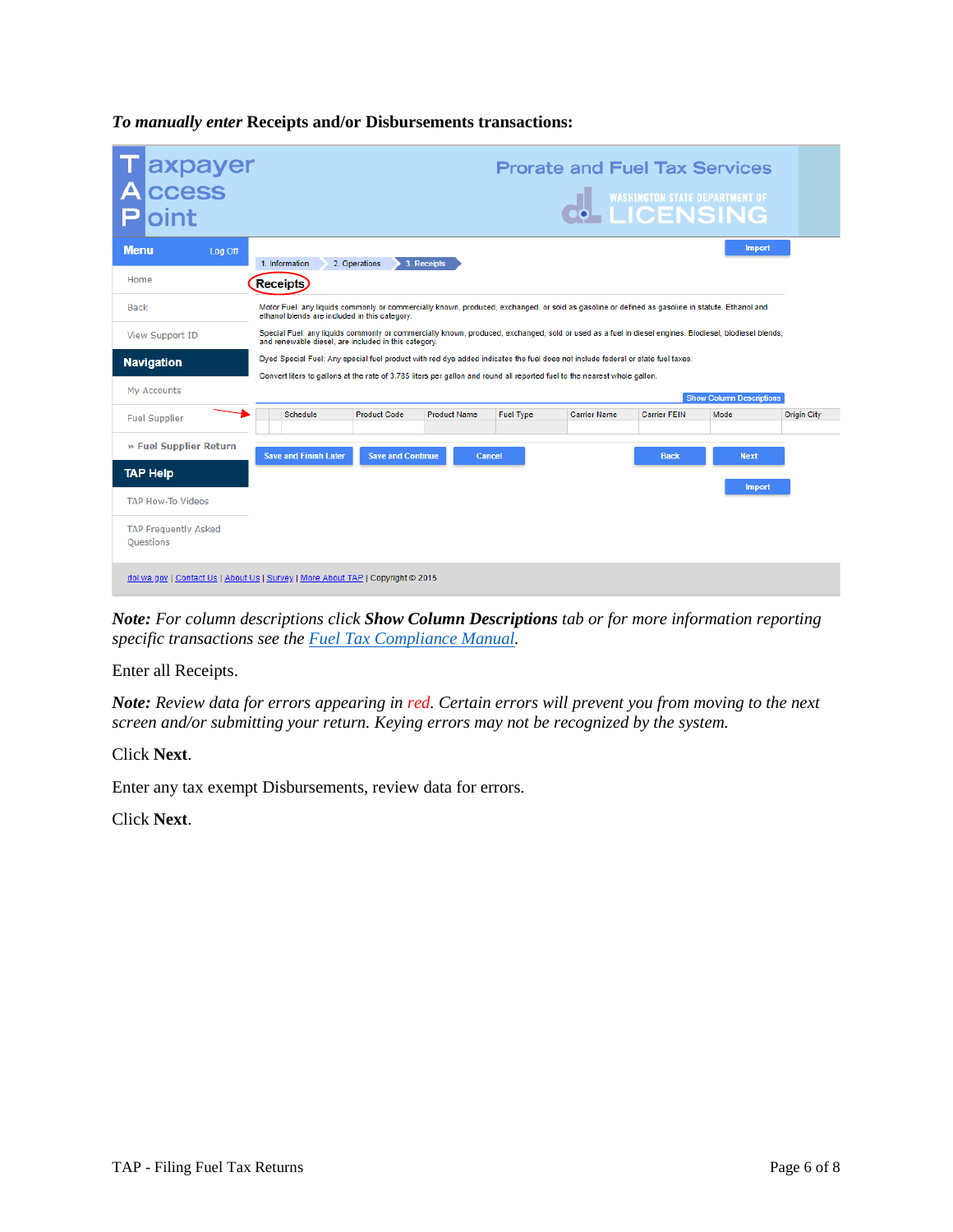| O MASHINGTON STATE DEPARTMENT OF<br>oint<br><b>Import</b><br>Log Off<br>5. Review<br>2. Operations<br>3. Receipts<br>4. Disbursements<br>1. Information<br>Home<br><b>Review</b><br><b>Motor Fuel</b><br><b>Special Fuel</b><br><b>Dyed Special Fuel</b><br>1. Gallons received tax paid (Schedule 1)<br>$\circ$<br>0<br>0<br>View Support ID<br>0<br>0<br>2. Gallons received from Washington terminal or refineries, tax-exempt (Sch 2A)<br>33.774<br>3. Gallons received tax-exempt blend stock (Schedule 2B)<br>$\bf{0}$<br>0<br>0<br>4. Gallons imported below terminal (Schedule 3)<br>$\circ$<br>0<br>My Accounts<br>5. Gallons imported to tax-exempt storage terminal by truck/rail (Schedule 4)<br>$\bf{0}$<br>0<br>$\circ$<br>6. Add lines 1 through 5<br>$\bf{0}$<br>33,774<br>0<br><b>Fuel Supplier</b><br>7. Gallons sold tax-exempt to licensed distributors for export (Schedule 6A)<br>$\circ$<br>٥<br>$\circ$<br>» Fuel Supplier Return<br>8. Gallons sold tax-exempt to other licensed suppliers (Schedule 6D)<br>$\bf{0}$<br>0<br>0<br>9. Gallons sold to IFTA authorized carriers OR sales of dyed diesel delivered<br>$\bf{0}$<br>$\circ$<br>$\bf{0}$<br><b>TAP Help</b><br>to a licensed distributor in WA (Schedule 6F)<br>$\bullet$<br>10. Gallons sold for racing (Schedule 6Z)<br><b>TAP How-To Videos</b><br>11. Gallons exported (Schedule 7)<br>$\mathbf{0}$<br>2.199<br>$\circ$<br>$\mathbf{0}$<br>12. Gal sold tax-exempt to US Armed Forces or National Guard for export (Sch 8)<br><b>TAP Frequently Asked</b><br>Questions<br>13. Gallons sold tax-exempt to federal government (Schedule 8)<br>0<br>$\bf{0}$<br>0<br>$\circ$<br>14. Gallons sold tax-exempt to urban passenger transportation systems (Schedule 10C)<br>15. Crd card sales to tax-exempt frgn diplomatic & consular missions (Sch 10D)<br>0<br>16. Gallons delivered to tax-exempt storage Washington terminal (Schedule 10F)<br>$\bf{0}$<br>0<br>$\bf{0}$<br>17. Gallons sold to other tax-exempt entities (Schedule 10G)<br>0<br>0<br>0<br>0<br>18. Gallons of biodiesel rebranded to dyed (Schedule 13X)<br>19. Add lines 7 through 18<br>0<br>2,199<br>0<br>20. Gross taxable gallons (Subtract line 19 from line 6)<br>$\bf{0}$<br>31,575<br>21. Gallons received tax-paid (line 1)<br>$\bf{0}$<br>0<br>o<br>22. Net taxable gallons (Subtract line 21 from line 20)<br>$\circ$<br>31,575<br>23. Fuel tax (Multiply line 22 by \$0.494)<br>0.00<br>15,598.05<br>24. Penalty (see instructions) (Multiply line 23 by 10%)<br>0.00<br>0.00<br>25. Fuel tax & penalty (Add lines 23 and 24)<br>0.00<br>15,598.05<br>26. Interest (line 25 * 0.01, compounded monthly)<br>0.00<br>0.00<br>27. Total fuel tax, penalty, and interest<br>0.00<br>15,598.05<br>28. Previous tax payment for this reporting period<br>0.00<br>0.00<br>29. Other fuel tax credit (attach explanation)<br>0.00<br>0.00<br>30. Subtract lines 28 & 29 from line 27 (amount owing or (refunded))<br>0.00<br>15,598.05<br>Loerfify under penalty of perjury under the laws of the state of Washington that the foregoing is true and correct.<br>Required<br><b>Save and Finish Later</b><br><b>Save and Continue</b><br><b>Cancel</b><br><b>Back</b><br><b>Next</b><br><b>Import</b><br>dol.wa.gov   Contact Us   About Us   Survey   More About TAP   Copyright @ 2015 | <b>axpayer</b>    |  | <b>Prorate and Fuel Tax Services</b> |
|------------------------------------------------------------------------------------------------------------------------------------------------------------------------------------------------------------------------------------------------------------------------------------------------------------------------------------------------------------------------------------------------------------------------------------------------------------------------------------------------------------------------------------------------------------------------------------------------------------------------------------------------------------------------------------------------------------------------------------------------------------------------------------------------------------------------------------------------------------------------------------------------------------------------------------------------------------------------------------------------------------------------------------------------------------------------------------------------------------------------------------------------------------------------------------------------------------------------------------------------------------------------------------------------------------------------------------------------------------------------------------------------------------------------------------------------------------------------------------------------------------------------------------------------------------------------------------------------------------------------------------------------------------------------------------------------------------------------------------------------------------------------------------------------------------------------------------------------------------------------------------------------------------------------------------------------------------------------------------------------------------------------------------------------------------------------------------------------------------------------------------------------------------------------------------------------------------------------------------------------------------------------------------------------------------------------------------------------------------------------------------------------------------------------------------------------------------------------------------------------------------------------------------------------------------------------------------------------------------------------------------------------------------------------------------------------------------------------------------------------------------------------------------------------------------------------------------------------------------------------------------------------------------------------------------------------------------------------------------------------------------------------------------------------------------------------------------------------------------------------------------------------------------------------------------------------------------------------------------------------------------------------------------------------------------------------------------------------------|-------------------|--|--------------------------------------|
|                                                                                                                                                                                                                                                                                                                                                                                                                                                                                                                                                                                                                                                                                                                                                                                                                                                                                                                                                                                                                                                                                                                                                                                                                                                                                                                                                                                                                                                                                                                                                                                                                                                                                                                                                                                                                                                                                                                                                                                                                                                                                                                                                                                                                                                                                                                                                                                                                                                                                                                                                                                                                                                                                                                                                                                                                                                                                                                                                                                                                                                                                                                                                                                                                                                                                                                                                      | <b>A</b> ccess    |  |                                      |
|                                                                                                                                                                                                                                                                                                                                                                                                                                                                                                                                                                                                                                                                                                                                                                                                                                                                                                                                                                                                                                                                                                                                                                                                                                                                                                                                                                                                                                                                                                                                                                                                                                                                                                                                                                                                                                                                                                                                                                                                                                                                                                                                                                                                                                                                                                                                                                                                                                                                                                                                                                                                                                                                                                                                                                                                                                                                                                                                                                                                                                                                                                                                                                                                                                                                                                                                                      |                   |  |                                      |
|                                                                                                                                                                                                                                                                                                                                                                                                                                                                                                                                                                                                                                                                                                                                                                                                                                                                                                                                                                                                                                                                                                                                                                                                                                                                                                                                                                                                                                                                                                                                                                                                                                                                                                                                                                                                                                                                                                                                                                                                                                                                                                                                                                                                                                                                                                                                                                                                                                                                                                                                                                                                                                                                                                                                                                                                                                                                                                                                                                                                                                                                                                                                                                                                                                                                                                                                                      |                   |  |                                      |
|                                                                                                                                                                                                                                                                                                                                                                                                                                                                                                                                                                                                                                                                                                                                                                                                                                                                                                                                                                                                                                                                                                                                                                                                                                                                                                                                                                                                                                                                                                                                                                                                                                                                                                                                                                                                                                                                                                                                                                                                                                                                                                                                                                                                                                                                                                                                                                                                                                                                                                                                                                                                                                                                                                                                                                                                                                                                                                                                                                                                                                                                                                                                                                                                                                                                                                                                                      | <b>Menu</b>       |  |                                      |
|                                                                                                                                                                                                                                                                                                                                                                                                                                                                                                                                                                                                                                                                                                                                                                                                                                                                                                                                                                                                                                                                                                                                                                                                                                                                                                                                                                                                                                                                                                                                                                                                                                                                                                                                                                                                                                                                                                                                                                                                                                                                                                                                                                                                                                                                                                                                                                                                                                                                                                                                                                                                                                                                                                                                                                                                                                                                                                                                                                                                                                                                                                                                                                                                                                                                                                                                                      |                   |  |                                      |
|                                                                                                                                                                                                                                                                                                                                                                                                                                                                                                                                                                                                                                                                                                                                                                                                                                                                                                                                                                                                                                                                                                                                                                                                                                                                                                                                                                                                                                                                                                                                                                                                                                                                                                                                                                                                                                                                                                                                                                                                                                                                                                                                                                                                                                                                                                                                                                                                                                                                                                                                                                                                                                                                                                                                                                                                                                                                                                                                                                                                                                                                                                                                                                                                                                                                                                                                                      |                   |  |                                      |
|                                                                                                                                                                                                                                                                                                                                                                                                                                                                                                                                                                                                                                                                                                                                                                                                                                                                                                                                                                                                                                                                                                                                                                                                                                                                                                                                                                                                                                                                                                                                                                                                                                                                                                                                                                                                                                                                                                                                                                                                                                                                                                                                                                                                                                                                                                                                                                                                                                                                                                                                                                                                                                                                                                                                                                                                                                                                                                                                                                                                                                                                                                                                                                                                                                                                                                                                                      | <b>Back</b>       |  |                                      |
|                                                                                                                                                                                                                                                                                                                                                                                                                                                                                                                                                                                                                                                                                                                                                                                                                                                                                                                                                                                                                                                                                                                                                                                                                                                                                                                                                                                                                                                                                                                                                                                                                                                                                                                                                                                                                                                                                                                                                                                                                                                                                                                                                                                                                                                                                                                                                                                                                                                                                                                                                                                                                                                                                                                                                                                                                                                                                                                                                                                                                                                                                                                                                                                                                                                                                                                                                      |                   |  |                                      |
|                                                                                                                                                                                                                                                                                                                                                                                                                                                                                                                                                                                                                                                                                                                                                                                                                                                                                                                                                                                                                                                                                                                                                                                                                                                                                                                                                                                                                                                                                                                                                                                                                                                                                                                                                                                                                                                                                                                                                                                                                                                                                                                                                                                                                                                                                                                                                                                                                                                                                                                                                                                                                                                                                                                                                                                                                                                                                                                                                                                                                                                                                                                                                                                                                                                                                                                                                      |                   |  |                                      |
|                                                                                                                                                                                                                                                                                                                                                                                                                                                                                                                                                                                                                                                                                                                                                                                                                                                                                                                                                                                                                                                                                                                                                                                                                                                                                                                                                                                                                                                                                                                                                                                                                                                                                                                                                                                                                                                                                                                                                                                                                                                                                                                                                                                                                                                                                                                                                                                                                                                                                                                                                                                                                                                                                                                                                                                                                                                                                                                                                                                                                                                                                                                                                                                                                                                                                                                                                      | <b>Navigation</b> |  |                                      |
|                                                                                                                                                                                                                                                                                                                                                                                                                                                                                                                                                                                                                                                                                                                                                                                                                                                                                                                                                                                                                                                                                                                                                                                                                                                                                                                                                                                                                                                                                                                                                                                                                                                                                                                                                                                                                                                                                                                                                                                                                                                                                                                                                                                                                                                                                                                                                                                                                                                                                                                                                                                                                                                                                                                                                                                                                                                                                                                                                                                                                                                                                                                                                                                                                                                                                                                                                      |                   |  |                                      |
|                                                                                                                                                                                                                                                                                                                                                                                                                                                                                                                                                                                                                                                                                                                                                                                                                                                                                                                                                                                                                                                                                                                                                                                                                                                                                                                                                                                                                                                                                                                                                                                                                                                                                                                                                                                                                                                                                                                                                                                                                                                                                                                                                                                                                                                                                                                                                                                                                                                                                                                                                                                                                                                                                                                                                                                                                                                                                                                                                                                                                                                                                                                                                                                                                                                                                                                                                      |                   |  |                                      |
|                                                                                                                                                                                                                                                                                                                                                                                                                                                                                                                                                                                                                                                                                                                                                                                                                                                                                                                                                                                                                                                                                                                                                                                                                                                                                                                                                                                                                                                                                                                                                                                                                                                                                                                                                                                                                                                                                                                                                                                                                                                                                                                                                                                                                                                                                                                                                                                                                                                                                                                                                                                                                                                                                                                                                                                                                                                                                                                                                                                                                                                                                                                                                                                                                                                                                                                                                      |                   |  |                                      |
|                                                                                                                                                                                                                                                                                                                                                                                                                                                                                                                                                                                                                                                                                                                                                                                                                                                                                                                                                                                                                                                                                                                                                                                                                                                                                                                                                                                                                                                                                                                                                                                                                                                                                                                                                                                                                                                                                                                                                                                                                                                                                                                                                                                                                                                                                                                                                                                                                                                                                                                                                                                                                                                                                                                                                                                                                                                                                                                                                                                                                                                                                                                                                                                                                                                                                                                                                      |                   |  |                                      |
|                                                                                                                                                                                                                                                                                                                                                                                                                                                                                                                                                                                                                                                                                                                                                                                                                                                                                                                                                                                                                                                                                                                                                                                                                                                                                                                                                                                                                                                                                                                                                                                                                                                                                                                                                                                                                                                                                                                                                                                                                                                                                                                                                                                                                                                                                                                                                                                                                                                                                                                                                                                                                                                                                                                                                                                                                                                                                                                                                                                                                                                                                                                                                                                                                                                                                                                                                      |                   |  |                                      |
|                                                                                                                                                                                                                                                                                                                                                                                                                                                                                                                                                                                                                                                                                                                                                                                                                                                                                                                                                                                                                                                                                                                                                                                                                                                                                                                                                                                                                                                                                                                                                                                                                                                                                                                                                                                                                                                                                                                                                                                                                                                                                                                                                                                                                                                                                                                                                                                                                                                                                                                                                                                                                                                                                                                                                                                                                                                                                                                                                                                                                                                                                                                                                                                                                                                                                                                                                      |                   |  |                                      |
|                                                                                                                                                                                                                                                                                                                                                                                                                                                                                                                                                                                                                                                                                                                                                                                                                                                                                                                                                                                                                                                                                                                                                                                                                                                                                                                                                                                                                                                                                                                                                                                                                                                                                                                                                                                                                                                                                                                                                                                                                                                                                                                                                                                                                                                                                                                                                                                                                                                                                                                                                                                                                                                                                                                                                                                                                                                                                                                                                                                                                                                                                                                                                                                                                                                                                                                                                      |                   |  |                                      |
|                                                                                                                                                                                                                                                                                                                                                                                                                                                                                                                                                                                                                                                                                                                                                                                                                                                                                                                                                                                                                                                                                                                                                                                                                                                                                                                                                                                                                                                                                                                                                                                                                                                                                                                                                                                                                                                                                                                                                                                                                                                                                                                                                                                                                                                                                                                                                                                                                                                                                                                                                                                                                                                                                                                                                                                                                                                                                                                                                                                                                                                                                                                                                                                                                                                                                                                                                      |                   |  |                                      |
|                                                                                                                                                                                                                                                                                                                                                                                                                                                                                                                                                                                                                                                                                                                                                                                                                                                                                                                                                                                                                                                                                                                                                                                                                                                                                                                                                                                                                                                                                                                                                                                                                                                                                                                                                                                                                                                                                                                                                                                                                                                                                                                                                                                                                                                                                                                                                                                                                                                                                                                                                                                                                                                                                                                                                                                                                                                                                                                                                                                                                                                                                                                                                                                                                                                                                                                                                      |                   |  |                                      |
|                                                                                                                                                                                                                                                                                                                                                                                                                                                                                                                                                                                                                                                                                                                                                                                                                                                                                                                                                                                                                                                                                                                                                                                                                                                                                                                                                                                                                                                                                                                                                                                                                                                                                                                                                                                                                                                                                                                                                                                                                                                                                                                                                                                                                                                                                                                                                                                                                                                                                                                                                                                                                                                                                                                                                                                                                                                                                                                                                                                                                                                                                                                                                                                                                                                                                                                                                      |                   |  |                                      |
|                                                                                                                                                                                                                                                                                                                                                                                                                                                                                                                                                                                                                                                                                                                                                                                                                                                                                                                                                                                                                                                                                                                                                                                                                                                                                                                                                                                                                                                                                                                                                                                                                                                                                                                                                                                                                                                                                                                                                                                                                                                                                                                                                                                                                                                                                                                                                                                                                                                                                                                                                                                                                                                                                                                                                                                                                                                                                                                                                                                                                                                                                                                                                                                                                                                                                                                                                      |                   |  |                                      |
|                                                                                                                                                                                                                                                                                                                                                                                                                                                                                                                                                                                                                                                                                                                                                                                                                                                                                                                                                                                                                                                                                                                                                                                                                                                                                                                                                                                                                                                                                                                                                                                                                                                                                                                                                                                                                                                                                                                                                                                                                                                                                                                                                                                                                                                                                                                                                                                                                                                                                                                                                                                                                                                                                                                                                                                                                                                                                                                                                                                                                                                                                                                                                                                                                                                                                                                                                      |                   |  |                                      |
|                                                                                                                                                                                                                                                                                                                                                                                                                                                                                                                                                                                                                                                                                                                                                                                                                                                                                                                                                                                                                                                                                                                                                                                                                                                                                                                                                                                                                                                                                                                                                                                                                                                                                                                                                                                                                                                                                                                                                                                                                                                                                                                                                                                                                                                                                                                                                                                                                                                                                                                                                                                                                                                                                                                                                                                                                                                                                                                                                                                                                                                                                                                                                                                                                                                                                                                                                      |                   |  |                                      |
|                                                                                                                                                                                                                                                                                                                                                                                                                                                                                                                                                                                                                                                                                                                                                                                                                                                                                                                                                                                                                                                                                                                                                                                                                                                                                                                                                                                                                                                                                                                                                                                                                                                                                                                                                                                                                                                                                                                                                                                                                                                                                                                                                                                                                                                                                                                                                                                                                                                                                                                                                                                                                                                                                                                                                                                                                                                                                                                                                                                                                                                                                                                                                                                                                                                                                                                                                      |                   |  |                                      |
|                                                                                                                                                                                                                                                                                                                                                                                                                                                                                                                                                                                                                                                                                                                                                                                                                                                                                                                                                                                                                                                                                                                                                                                                                                                                                                                                                                                                                                                                                                                                                                                                                                                                                                                                                                                                                                                                                                                                                                                                                                                                                                                                                                                                                                                                                                                                                                                                                                                                                                                                                                                                                                                                                                                                                                                                                                                                                                                                                                                                                                                                                                                                                                                                                                                                                                                                                      |                   |  |                                      |
|                                                                                                                                                                                                                                                                                                                                                                                                                                                                                                                                                                                                                                                                                                                                                                                                                                                                                                                                                                                                                                                                                                                                                                                                                                                                                                                                                                                                                                                                                                                                                                                                                                                                                                                                                                                                                                                                                                                                                                                                                                                                                                                                                                                                                                                                                                                                                                                                                                                                                                                                                                                                                                                                                                                                                                                                                                                                                                                                                                                                                                                                                                                                                                                                                                                                                                                                                      |                   |  |                                      |
|                                                                                                                                                                                                                                                                                                                                                                                                                                                                                                                                                                                                                                                                                                                                                                                                                                                                                                                                                                                                                                                                                                                                                                                                                                                                                                                                                                                                                                                                                                                                                                                                                                                                                                                                                                                                                                                                                                                                                                                                                                                                                                                                                                                                                                                                                                                                                                                                                                                                                                                                                                                                                                                                                                                                                                                                                                                                                                                                                                                                                                                                                                                                                                                                                                                                                                                                                      |                   |  |                                      |
|                                                                                                                                                                                                                                                                                                                                                                                                                                                                                                                                                                                                                                                                                                                                                                                                                                                                                                                                                                                                                                                                                                                                                                                                                                                                                                                                                                                                                                                                                                                                                                                                                                                                                                                                                                                                                                                                                                                                                                                                                                                                                                                                                                                                                                                                                                                                                                                                                                                                                                                                                                                                                                                                                                                                                                                                                                                                                                                                                                                                                                                                                                                                                                                                                                                                                                                                                      |                   |  |                                      |
|                                                                                                                                                                                                                                                                                                                                                                                                                                                                                                                                                                                                                                                                                                                                                                                                                                                                                                                                                                                                                                                                                                                                                                                                                                                                                                                                                                                                                                                                                                                                                                                                                                                                                                                                                                                                                                                                                                                                                                                                                                                                                                                                                                                                                                                                                                                                                                                                                                                                                                                                                                                                                                                                                                                                                                                                                                                                                                                                                                                                                                                                                                                                                                                                                                                                                                                                                      |                   |  |                                      |
|                                                                                                                                                                                                                                                                                                                                                                                                                                                                                                                                                                                                                                                                                                                                                                                                                                                                                                                                                                                                                                                                                                                                                                                                                                                                                                                                                                                                                                                                                                                                                                                                                                                                                                                                                                                                                                                                                                                                                                                                                                                                                                                                                                                                                                                                                                                                                                                                                                                                                                                                                                                                                                                                                                                                                                                                                                                                                                                                                                                                                                                                                                                                                                                                                                                                                                                                                      |                   |  |                                      |
|                                                                                                                                                                                                                                                                                                                                                                                                                                                                                                                                                                                                                                                                                                                                                                                                                                                                                                                                                                                                                                                                                                                                                                                                                                                                                                                                                                                                                                                                                                                                                                                                                                                                                                                                                                                                                                                                                                                                                                                                                                                                                                                                                                                                                                                                                                                                                                                                                                                                                                                                                                                                                                                                                                                                                                                                                                                                                                                                                                                                                                                                                                                                                                                                                                                                                                                                                      |                   |  |                                      |
|                                                                                                                                                                                                                                                                                                                                                                                                                                                                                                                                                                                                                                                                                                                                                                                                                                                                                                                                                                                                                                                                                                                                                                                                                                                                                                                                                                                                                                                                                                                                                                                                                                                                                                                                                                                                                                                                                                                                                                                                                                                                                                                                                                                                                                                                                                                                                                                                                                                                                                                                                                                                                                                                                                                                                                                                                                                                                                                                                                                                                                                                                                                                                                                                                                                                                                                                                      |                   |  |                                      |
|                                                                                                                                                                                                                                                                                                                                                                                                                                                                                                                                                                                                                                                                                                                                                                                                                                                                                                                                                                                                                                                                                                                                                                                                                                                                                                                                                                                                                                                                                                                                                                                                                                                                                                                                                                                                                                                                                                                                                                                                                                                                                                                                                                                                                                                                                                                                                                                                                                                                                                                                                                                                                                                                                                                                                                                                                                                                                                                                                                                                                                                                                                                                                                                                                                                                                                                                                      |                   |  |                                      |
|                                                                                                                                                                                                                                                                                                                                                                                                                                                                                                                                                                                                                                                                                                                                                                                                                                                                                                                                                                                                                                                                                                                                                                                                                                                                                                                                                                                                                                                                                                                                                                                                                                                                                                                                                                                                                                                                                                                                                                                                                                                                                                                                                                                                                                                                                                                                                                                                                                                                                                                                                                                                                                                                                                                                                                                                                                                                                                                                                                                                                                                                                                                                                                                                                                                                                                                                                      |                   |  |                                      |
|                                                                                                                                                                                                                                                                                                                                                                                                                                                                                                                                                                                                                                                                                                                                                                                                                                                                                                                                                                                                                                                                                                                                                                                                                                                                                                                                                                                                                                                                                                                                                                                                                                                                                                                                                                                                                                                                                                                                                                                                                                                                                                                                                                                                                                                                                                                                                                                                                                                                                                                                                                                                                                                                                                                                                                                                                                                                                                                                                                                                                                                                                                                                                                                                                                                                                                                                                      |                   |  |                                      |
|                                                                                                                                                                                                                                                                                                                                                                                                                                                                                                                                                                                                                                                                                                                                                                                                                                                                                                                                                                                                                                                                                                                                                                                                                                                                                                                                                                                                                                                                                                                                                                                                                                                                                                                                                                                                                                                                                                                                                                                                                                                                                                                                                                                                                                                                                                                                                                                                                                                                                                                                                                                                                                                                                                                                                                                                                                                                                                                                                                                                                                                                                                                                                                                                                                                                                                                                                      |                   |  |                                      |
|                                                                                                                                                                                                                                                                                                                                                                                                                                                                                                                                                                                                                                                                                                                                                                                                                                                                                                                                                                                                                                                                                                                                                                                                                                                                                                                                                                                                                                                                                                                                                                                                                                                                                                                                                                                                                                                                                                                                                                                                                                                                                                                                                                                                                                                                                                                                                                                                                                                                                                                                                                                                                                                                                                                                                                                                                                                                                                                                                                                                                                                                                                                                                                                                                                                                                                                                                      |                   |  |                                      |
|                                                                                                                                                                                                                                                                                                                                                                                                                                                                                                                                                                                                                                                                                                                                                                                                                                                                                                                                                                                                                                                                                                                                                                                                                                                                                                                                                                                                                                                                                                                                                                                                                                                                                                                                                                                                                                                                                                                                                                                                                                                                                                                                                                                                                                                                                                                                                                                                                                                                                                                                                                                                                                                                                                                                                                                                                                                                                                                                                                                                                                                                                                                                                                                                                                                                                                                                                      |                   |  |                                      |
|                                                                                                                                                                                                                                                                                                                                                                                                                                                                                                                                                                                                                                                                                                                                                                                                                                                                                                                                                                                                                                                                                                                                                                                                                                                                                                                                                                                                                                                                                                                                                                                                                                                                                                                                                                                                                                                                                                                                                                                                                                                                                                                                                                                                                                                                                                                                                                                                                                                                                                                                                                                                                                                                                                                                                                                                                                                                                                                                                                                                                                                                                                                                                                                                                                                                                                                                                      |                   |  |                                      |
|                                                                                                                                                                                                                                                                                                                                                                                                                                                                                                                                                                                                                                                                                                                                                                                                                                                                                                                                                                                                                                                                                                                                                                                                                                                                                                                                                                                                                                                                                                                                                                                                                                                                                                                                                                                                                                                                                                                                                                                                                                                                                                                                                                                                                                                                                                                                                                                                                                                                                                                                                                                                                                                                                                                                                                                                                                                                                                                                                                                                                                                                                                                                                                                                                                                                                                                                                      |                   |  |                                      |
|                                                                                                                                                                                                                                                                                                                                                                                                                                                                                                                                                                                                                                                                                                                                                                                                                                                                                                                                                                                                                                                                                                                                                                                                                                                                                                                                                                                                                                                                                                                                                                                                                                                                                                                                                                                                                                                                                                                                                                                                                                                                                                                                                                                                                                                                                                                                                                                                                                                                                                                                                                                                                                                                                                                                                                                                                                                                                                                                                                                                                                                                                                                                                                                                                                                                                                                                                      |                   |  |                                      |
|                                                                                                                                                                                                                                                                                                                                                                                                                                                                                                                                                                                                                                                                                                                                                                                                                                                                                                                                                                                                                                                                                                                                                                                                                                                                                                                                                                                                                                                                                                                                                                                                                                                                                                                                                                                                                                                                                                                                                                                                                                                                                                                                                                                                                                                                                                                                                                                                                                                                                                                                                                                                                                                                                                                                                                                                                                                                                                                                                                                                                                                                                                                                                                                                                                                                                                                                                      |                   |  |                                      |

<span id="page-6-0"></span>

Click **Next**.